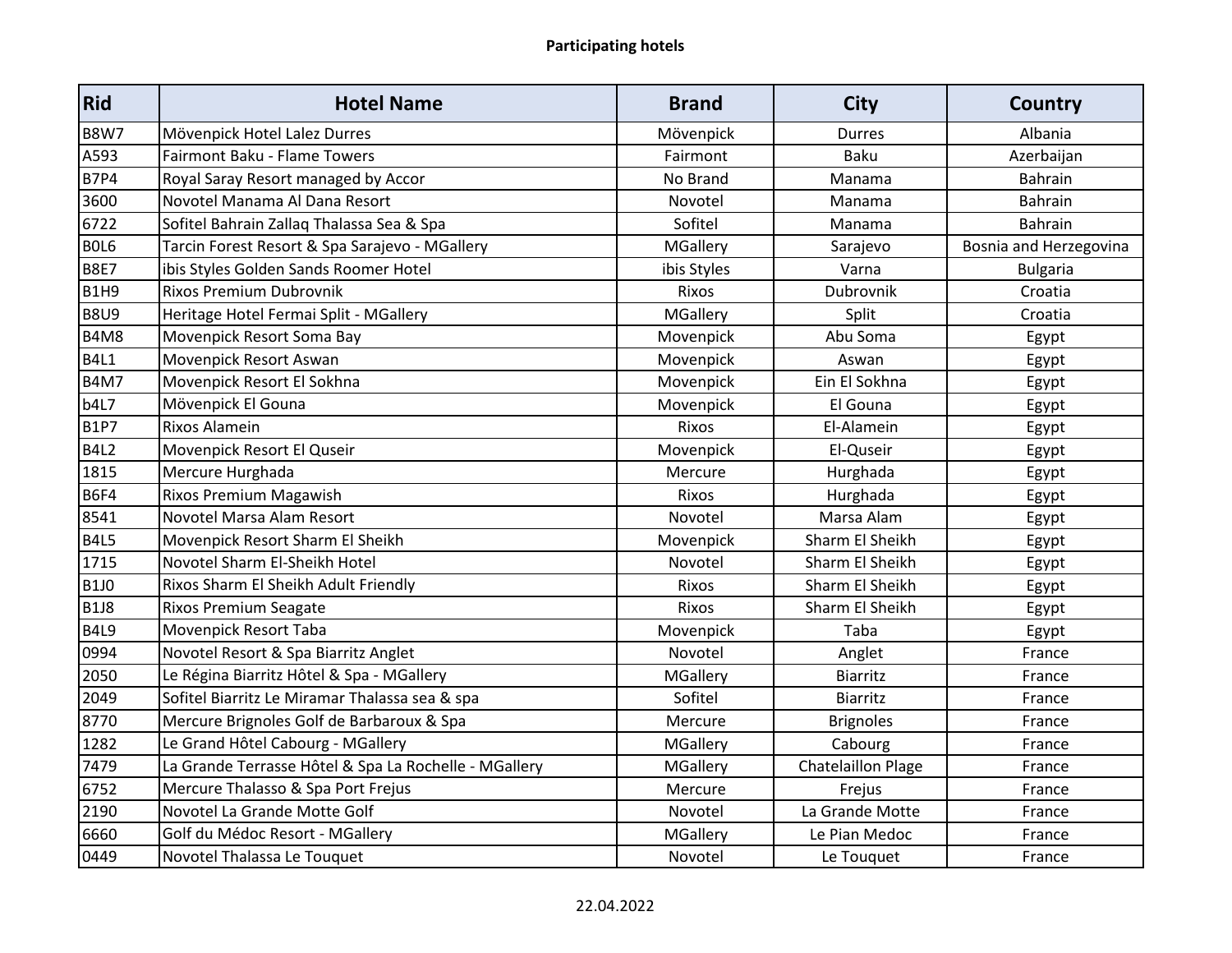| 1078             | Côte Ouest Thalasso & Spa Les Sables-d'Olonne - MGallery | <b>MGallery</b> | Les Sables-d'Olonne         | France     |
|------------------|----------------------------------------------------------|-----------------|-----------------------------|------------|
| B4D <sub>0</sub> | Le Domaine des Vanneaux Golf and Spa - MGallery          | <b>MGallery</b> | L'Isle Adam                 | France     |
| 1139             | Novotel Saint-Quentin en Yvelines                        | Novotel         | Magny Les Hameaux           | France     |
| 7326             | Hôtel Molitor Paris - MGallery                           | MGallery        | Paris                       | France     |
| 1215             | Mercure Omaha Beach                                      | Mercure         | Port en Bessin              | France     |
| 0587             | Sofitel Golfe d'Ajaccio Thalassa sea & spa               | Sofitel         | Porticcio                   | France     |
| 0557             | Sofitel Quiberon Thalassa sea & spa                      | Sofitel         | Quiberon                    | France     |
| 0417             | Novotel Thalassa Oléron Saint-Trojan                     | Novotel         | Saint Trojan Les Bains      | France     |
| 8232             | Cures Marines Trouville Hôtel Thalasso&Spa-MGallery      | MGallery        | Trouville-Sur-Mer           | France     |
| 1122             | Mercure Antibes Sophia Antipolis                         | Mercure         | Valbonne                    | France     |
| 0398             | Novotel Antibes Sophia Antipolis                         | Novotel         | Valbonne                    | France     |
| B4C3             | <b>Mercure Chantilly Resort &amp; Conventions</b>        | Mercure         | <b>Vineuil Saint Firmin</b> | France     |
| B692             | Angsana Corfu                                            | Angsana         | Corfu                       | Greece     |
| <b>B8U7</b>      | Niko Seaside Resort Crete MGallery                       | MGallery        | Crete                       | Greece     |
| <b>B2S1</b>      | Mercure Tirrenia Green Park                              | Mercure         | Calambrone                  | Italy      |
| B666             | Mercure Petriolo Siena Terme Spa Hotel                   | Mercure         | Civitella Paganico          | Italy      |
| A3J6             | Borgobianco Resort & Spa Polignano - MGallery            | MGallery        | Polignano a Mare            | Italy      |
| 3040             | Pullman Timi Ama Sardegna                                | Pullman         | Villassimius                | Italy      |
| <b>B4P9</b>      | Movenpick Resort & Spa Dead Sea                          | Movenpick       | Amman                       | Jordan     |
| <b>B4Q0</b>      | Movenpick Resort & Spa Tala Bay Aqaba                    | Movenpick       | Aqaba                       | Jordan     |
| B4P3             | Movenpick Resort Petra                                   | Movenpick       | Petra                       | Jordan     |
| <b>B4P7</b>      | Movenpick Hotel Nabatean Castle                          | Movenpick       | Petra                       | Jordan     |
| <b>B1Q4</b>      | <b>Rixos Borovoe</b>                                     | Rixos           | Akmola                      | Kazakhstan |
| <b>B7R0</b>      | Rixos Water World Aktau                                  | Rixos           | Aktau                       | Kazakhstan |
| <b>B967</b>      | Swissôtel Wellness Resort Alatau Almaty                  | Swissôtel       | Almaty                      | Kazakhstan |
| <b>B1Q3</b>      | <b>Rixos President Astana</b>                            | Rixos           | Nur-Sultan                  | Kazakhstan |
| 6707             | SO/ Mauritius                                            | SO/             | <b>Bel Ombre</b>            | Mauritius  |
| 1144             | Sofitel Mauritius Imperial                               | Sofitel         | Flic En Flac                | Mauritius  |
| A598             | <b>Fairmont Monte-Carlo</b>                              | Fairmont        | Monaco                      | Monaco     |
| 5242             | Sofitel Agadir Thalassa                                  | Sofitel         | Agadir                      | Morocco    |
| 9676             | Hôtel Mercure Quemado Resort                             | Mercure         | Al Hoceima                  | Morocco    |
| 2960             | Pullman El Jadida Royal Golf & Resort                    | Pullman         | El Jadida                   | Morocco    |
| 2967             | MGallery Essaouira Le Medina Thalassa Sea & Spa          | MGallery        | Essaouira                   | Morocco    |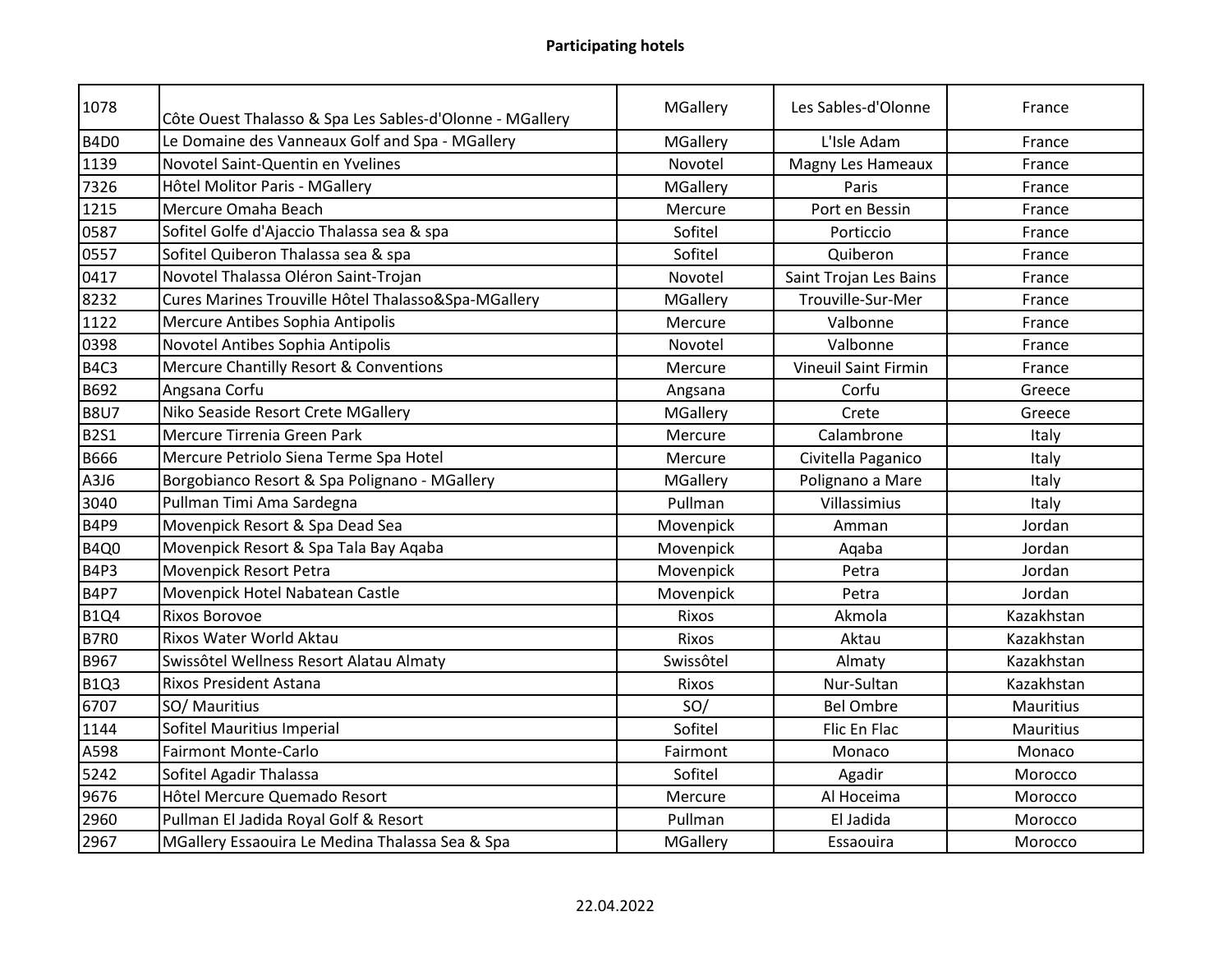| 7145        | Sofitel Essaouira Mogador Golf & Spa       | Sofitel            | Essaouira    | Morocco                     |
|-------------|--------------------------------------------|--------------------|--------------|-----------------------------|
| A7Z3        | <b>Fairmont Taghazout</b>                  | Fairmont           | Taghazout    | Morocco                     |
| <b>B1V1</b> | Banyan Tree Tamouda Bay                    | <b>Banyan Tree</b> | Tamouda Bay  | Morocco                     |
| 8216        | Sofitel Tamuda Bay Beach and Spa           | Sofitel            | Tamouda Bay  | Morocco                     |
| <b>B4Q1</b> | Mövenpick Hotel And Casino Malabata Tanger | Movenpick          | Tanger       | Morocco                     |
| B711        | Rezydent Sopot MGallery Hotel Collection   | <b>MGallery</b>    | Sopot        | Poland                      |
| 3419        | Sofitel Grand Sopot                        | Sofitel            | Sopot        | Poland                      |
| <b>A5E5</b> | Raffles Seychelles                         | Raffles            | Praslin      | Seychelles                  |
| <b>B618</b> | Mercure Benidorm                           | Mercure            | Benidorm     | Spain                       |
| <b>B6V6</b> | SO/Sotogrande                              | SO/                | Sotogrande   | Spain                       |
| A5A4        | Fairmont Le Montreux Palace                | Fairmont           | Montreux     | Switzerland                 |
| <b>B418</b> | Movenpick Resort & Marine Spa Sousse       | Movenpick          | Sousse       | Tunisia                     |
| <b>B415</b> | Movenpick Hotel Gammarth Tunis             | Movenpick          | Tunis        | Tunisia                     |
| 6541        | Rixos Beldibi                              | Rixos              | Antalya      | Turkey                      |
| A5E6        | <b>Rixos Sungate</b>                       | Rixos              | Antalya      | Turkey                      |
| A9Q6        | Rixos Downtown Antalya                     | Rixos              | Antalya      | Turkey                      |
| <b>BOKO</b> | Rixos Premium Tekirova                     | Rixos              | Antalya      | Turkey                      |
| A0D2        | The Land of Legends Kingdom                | Rixos              | <b>Belek</b> | Turkey                      |
| <b>B8Y0</b> | <b>Rixos Premium Belek</b>                 | Rixos              | <b>Belek</b> | Turkey                      |
| <b>A5E7</b> | MGallery The Bodrum Hotel Yalikavak        | MGallery           | Bodrum       | Turkey                      |
| <b>B1I2</b> | Rixos Premium Bodrum                       | Rixos              | Bodrum       | Turkey                      |
| 6146        | Swissôtel Resort Bodrum Beach              | Swissotel          | Bodrum       | Turkey                      |
| 9406        | Swissôtel Büyük Efes, İzmir                | Swissotel          | Izmir        | Turkey                      |
| <b>B5B6</b> | Rixos Premium Göcek Adult Only             | Rixos              | Mulga        | Turkey                      |
| <b>B1J7</b> | Fairmont Bab Al Bahr - Abu Dhabi           | Fairmont           | Abu Dhabi    | <b>United Arab Emirates</b> |
| <b>B1J9</b> | Fairmont Ajman                             | Fairmont           | Ajman        | <b>United Arab Emirates</b> |
| B921        | Adagio Premium The Palm                    | Adagio Premium     | Dubai        | <b>United Arab Emirates</b> |
| <b>B1K1</b> | <b>Fairmont The Palm</b>                   | Fairmont           | Dubai        | <b>United Arab Emirates</b> |
| <b>B1J5</b> | The Retreat Palm Dubai MGallery by Sofitel | <b>MGallery</b>    | Dubai        | <b>United Arab Emirates</b> |
| <b>B1J2</b> | Th8 Palm, Managed by Accor                 | No Brand           | Dubai        | <b>United Arab Emirates</b> |
| <b>B118</b> | Raffles the Palm Dubai                     | Raffles            | Dubai        | <b>United Arab Emirates</b> |
| A5A6        | Rixos Premium Dubai JBR                    | Rixos              | Dubai        | <b>United Arab Emirates</b> |
| A5C6        | <b>Rixos Dubai The Palm</b>                | Rixos              | Dubai        | <b>United Arab Emirates</b> |
| A5F1        | Sofitel Dubai Palm Jumeirah Apartments     | Sofitel            | Dubai        | <b>United Arab Emirates</b> |